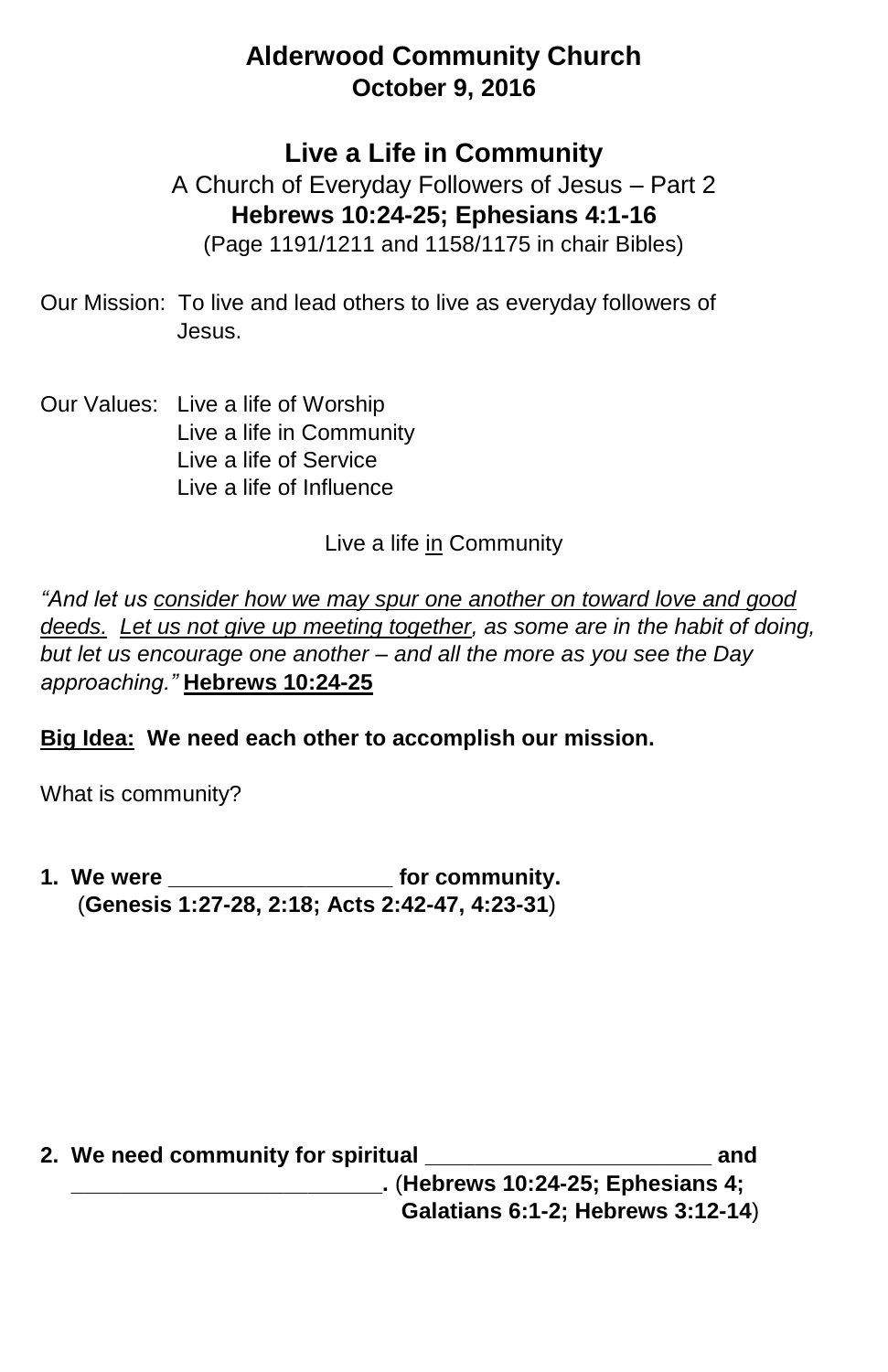*Life Groups* provide an intentional relational environment for belonging and mutual care.

*Life Groups* foster intentional accountable relationships that encourage spiritual growth.

*Life Groups* help identify and develop leaders in our church.

## **4. God designed community as \_\_\_\_\_\_\_\_ \_\_\_\_\_\_\_\_\_\_\_ to fulfill His/our mission.** (**John 13:34-35; Matthew 5:16; John 17:20-21**)

*"A new command I give you: Love one another. As I have loved you, so you must love one another. By this all men will know that you are my disciples, if you love one another."* **John 13:34-35**

## **Sermon Questions:**

1. What was your church experience when you were growing up? How has it shaped your understanding of "community"?

2. Read **Acts 2:42-47**. What characteristics of spiritual community do you see in the experience of these early believers?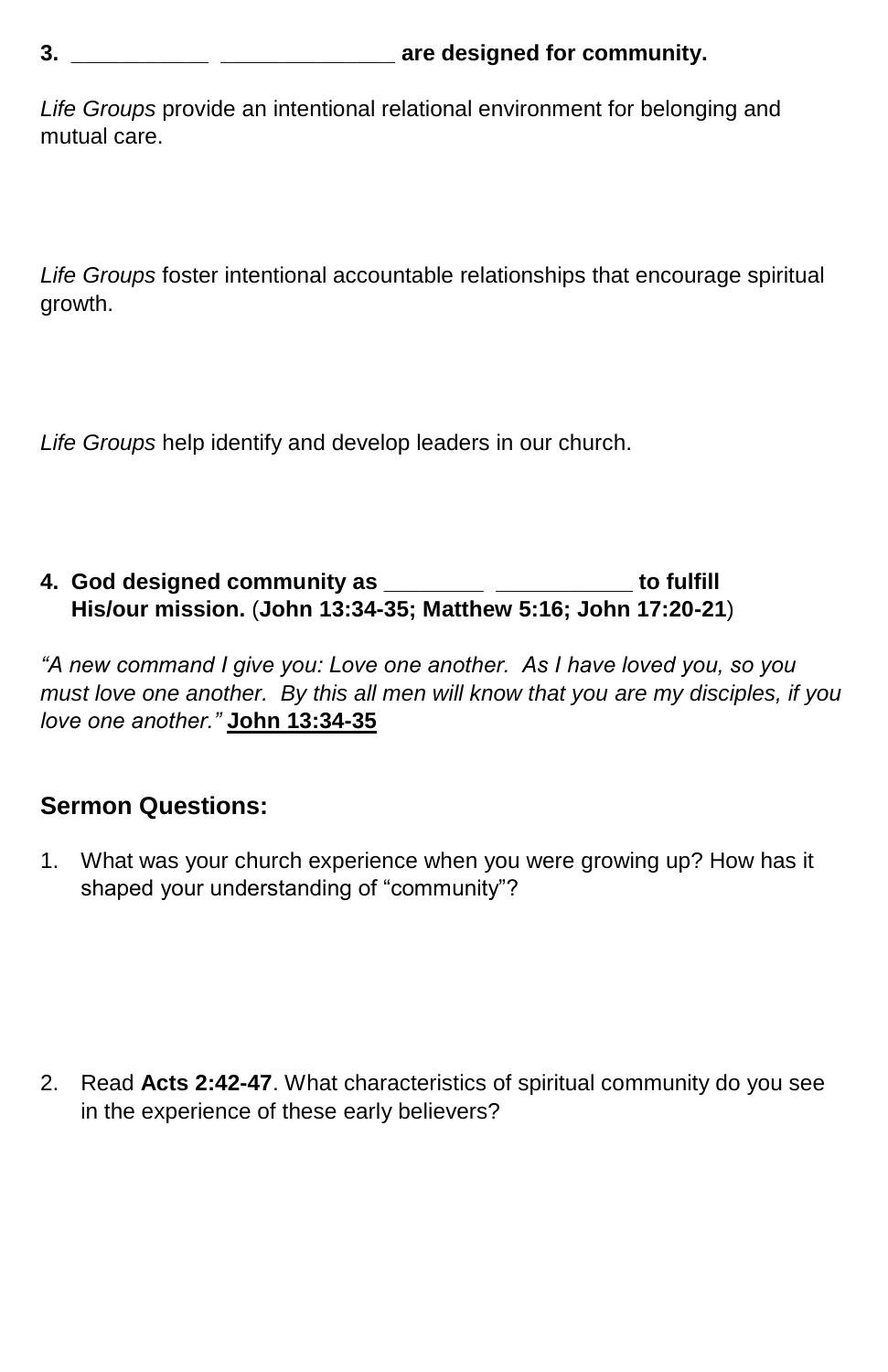- 3. The New Testament uses several "one another" commands to teach us how to live in community. Let's unpack three of these.
	- a. Read **Hebrews 10:24-25**. What are we told to do? What, practically, is involved in fulfilling these instructions?

Who do you know that needs encouragement? What specifically will you do this week to encourage them?

b. Read **John 13:34-35**. What is the significance of the phrase, "…as I have loved you..."? What should that look like in your relationships?

Is there a relationship in your life where this is particularly difficult? How can your group pray for you?

c. Read **Galatians 6:1-5**. What does it mean to "bear one another's burdens" in this context? What warnings does Paul give as we practice this command?

Is there anyone in your life who needs help carrying their "burden"? What specifically will you do to help?